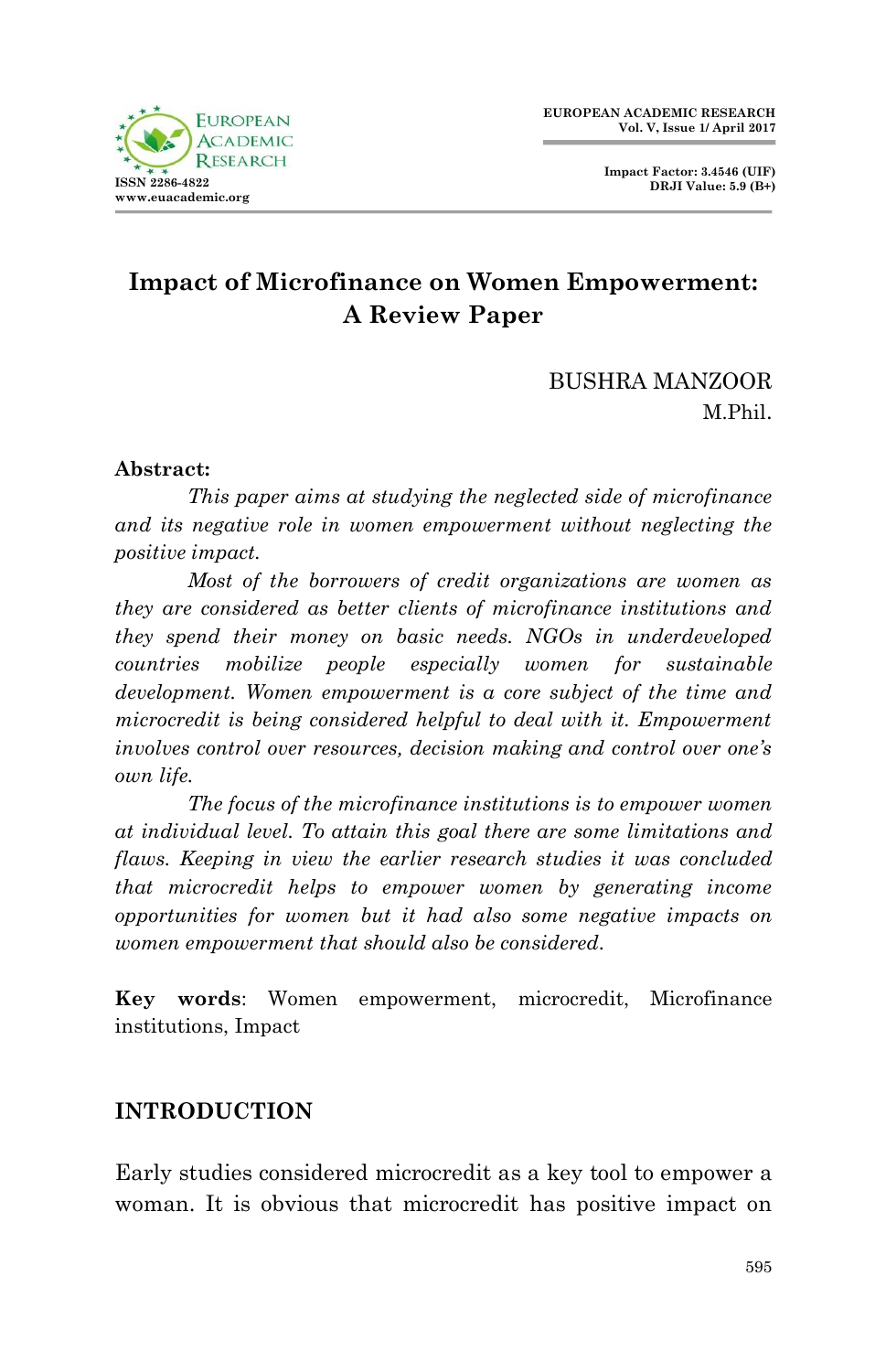women"s empowerment but negative outcomes should also avoid. Earlier studies let us know that women have little control over their microcredit and all the decision are taken by their males. Rural Women face so many problems in accessing microcredit institutions. In 1996 a study was conducted in Bangladesh and it is concluded that access to women borrowers was impressive but the credit was being used by their male relatives.

Women have the responsibility of the loan repayment so they face the difficulty of heavier workload for repayment of loan. The research done on microcredit shows that microcredit facilitate the growth of business. Although it generated employment but not essentially increased income after interest payment. Sometimes it drags the client into the debt traps. For the success of a small business; microcredit is one of the factors that influence. It depends on growth of market and economy. A critical review of 58 papers in 18 countries concluded that microfinance not necessarily impact the well-being of poor people and the highest impact is of those studies that used the weakest designs.

Empowerment refers to the power of an individual or group while power means access and control over material and ideological resources. (Batliwala, 1994).

Empowerment means both internal and external changes within an individual sense of self sufficiency and social status. (MKNelly & McCord, 2001).

Microcredit and enterprise development are considered as an effective mean of poverty eradication for poor women. (Zaman, 2001) concluded that microcredit plays an important role in reducing poverty through asset, income and control.

Many researches recommended that women access to microcredit empower women by increasing their self-sufficiency and decision making power.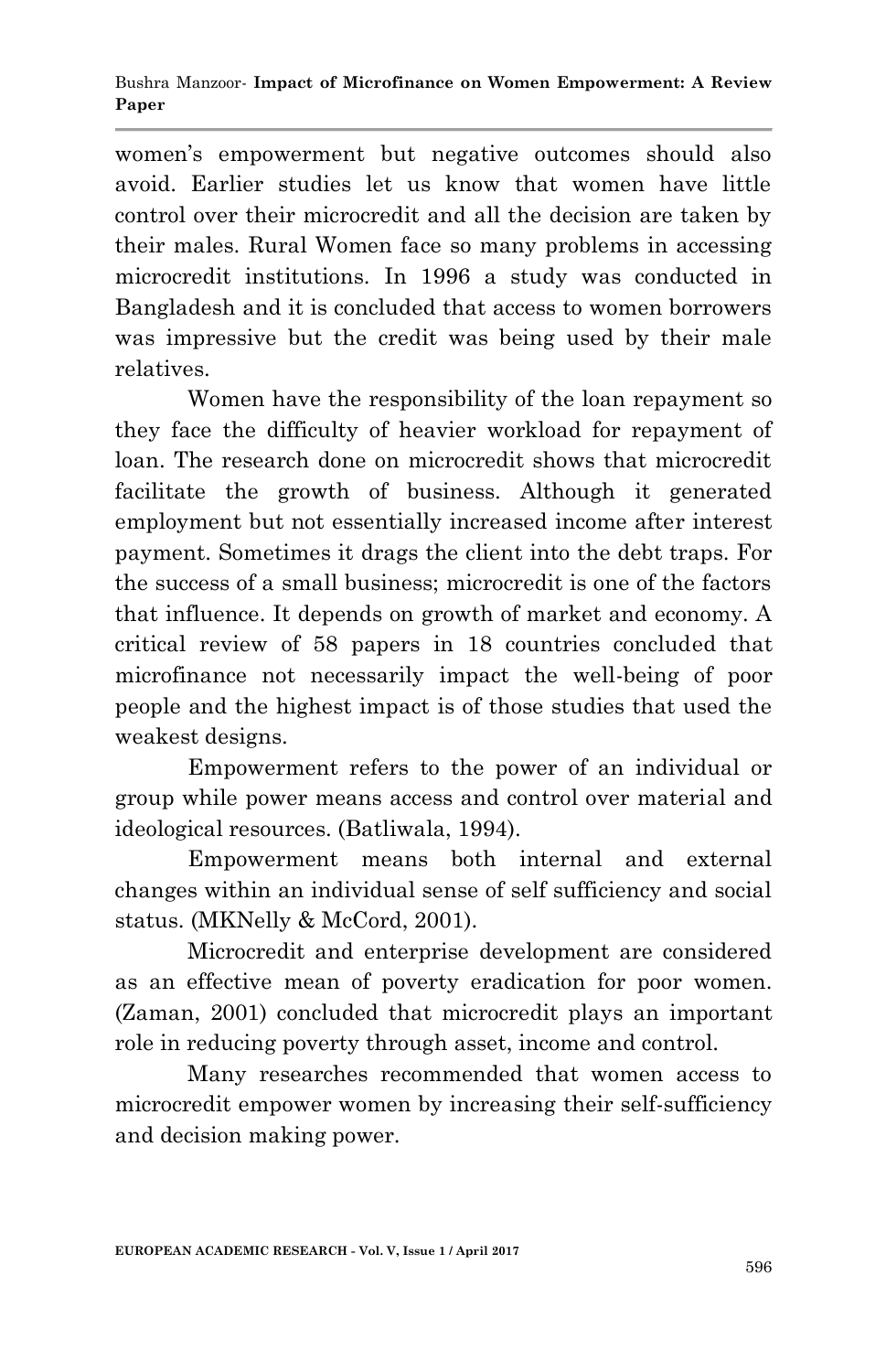(Gibbons,1992) concluded that credit is not a magical ingredient that empower women but it has positive, negative and neutral impacts depending upon the borrowers.

In underdeveloped countries, gender differences prevail and women ownership does not recognize culturally and legally. Legal system does not support women for the ownership of property. Women do not have control over their assets and they face difficulties in getting opportunities.

Microcredit importance was highlighted at the first microcredit summit in Washington in 1997. In 2006, Muhammad Yunis was awarded by the Norwegian Nobel Committee for his efforts to create economic and social development. (Daley- Harris, 2007)

Impact of credit on women has been a debatable subject. Some consider its positive impact on gender equality, women empowerment and well-being of poor and other thought it to impact negatively. (Hulme, 2000). Microfinance is considered to eradicate poverty by fulfilling the basic needs of its participants and their families, improving income, employment, children"s schooling and nutrition. (Khandker, 1998, Pitt et al., 2006).

To access microcredit may enhance women"economic independence, increase self-esteem and household status. (Goetz and Gupta, 1996, kabeer, 2001).

### **THE OBJECTIVE OF THE PAPER**

To review the previous researches to highlight the dark side of microfinance and its impact on women empowerment and suggest recommendations to deal with the issue.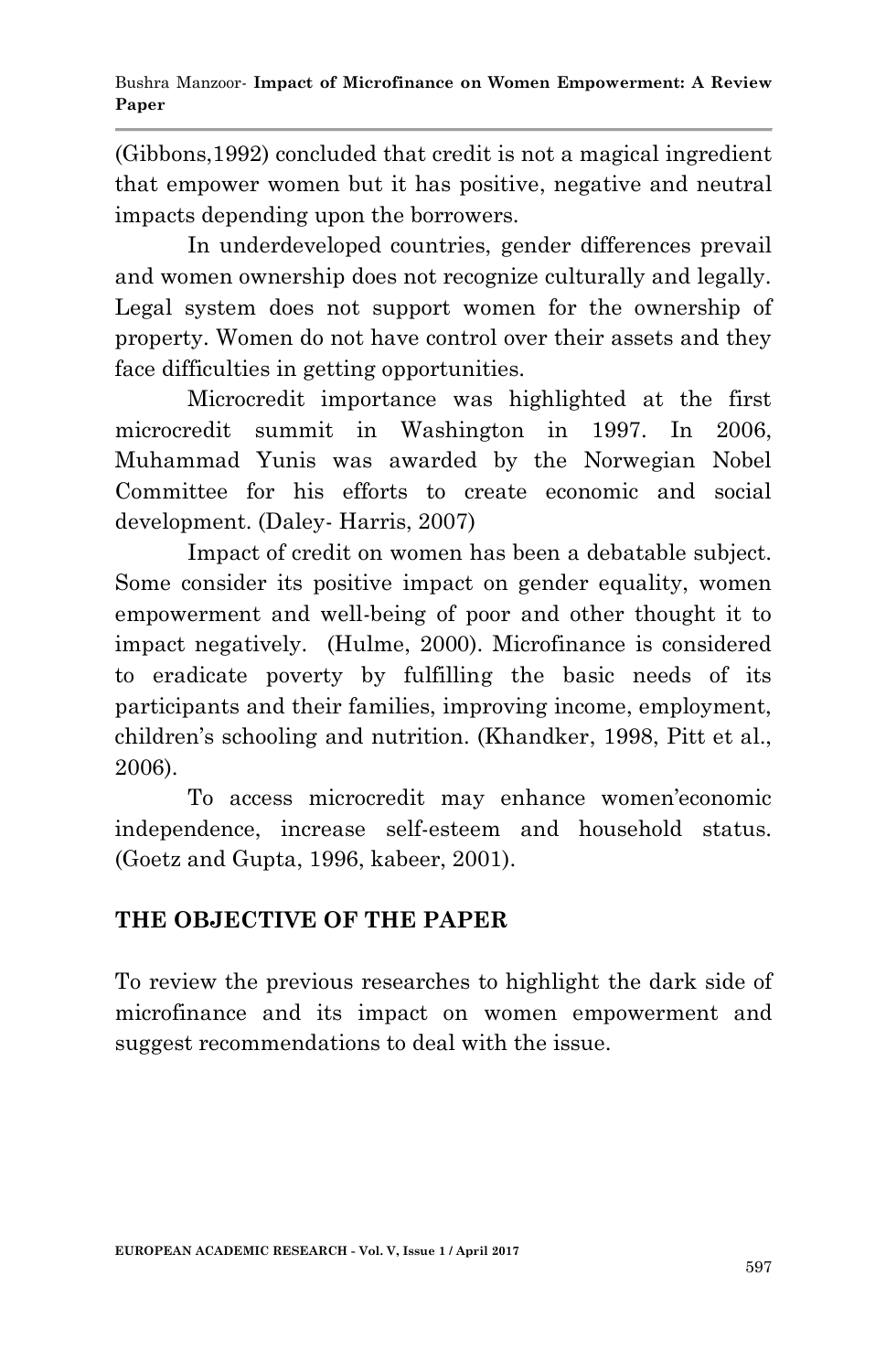### **LITERATURE REVIEW**

In India a study was conducted and it showed that women may be forced by their males to join credit organizations and indebt themselves.

In Andhra Pradesh India microfinance institutions are considered for indebting poor with high interest rates and their forced method to recover that credit. Even though villagers are not aware of the consequences of taking multiple loans and the interest rates they were being charged.

Nicolas Kristof concluded after conducted his study in India and Manila that there is no proof of microcredit impact on women empowerment.

A study of microcredit programs in Bangladesh 2008 showed that women role in microcredit is just as collection agent for their males. Men spend the money and women are responsible to pay the loan. Women lose control over loan with the increased amount.

Tazul Islam emphasize on positive impact of microcredit on enterprise development, household income, education, health and nutrition. He also argues that Grameen Banks clients are moderately poor or vulnerable poor but does not reach the poorest. Poor who join the banks microcredit program, a majority of them drop out immediately and other drop out in later loan cycles when repayment amount exceeds their capacity.

In the US, almost 60 percent of the borrowers were capable to hire others and 70 percent improved their wellbeing after expanding their business through microcredit. Reports showed that each domestic microcredit loan creates 2.4 jobs. Wages of this business are 25 percent higher than minimum wages.

Small business owners in US are allowed to make their business as a primary source of income. 67 percent participant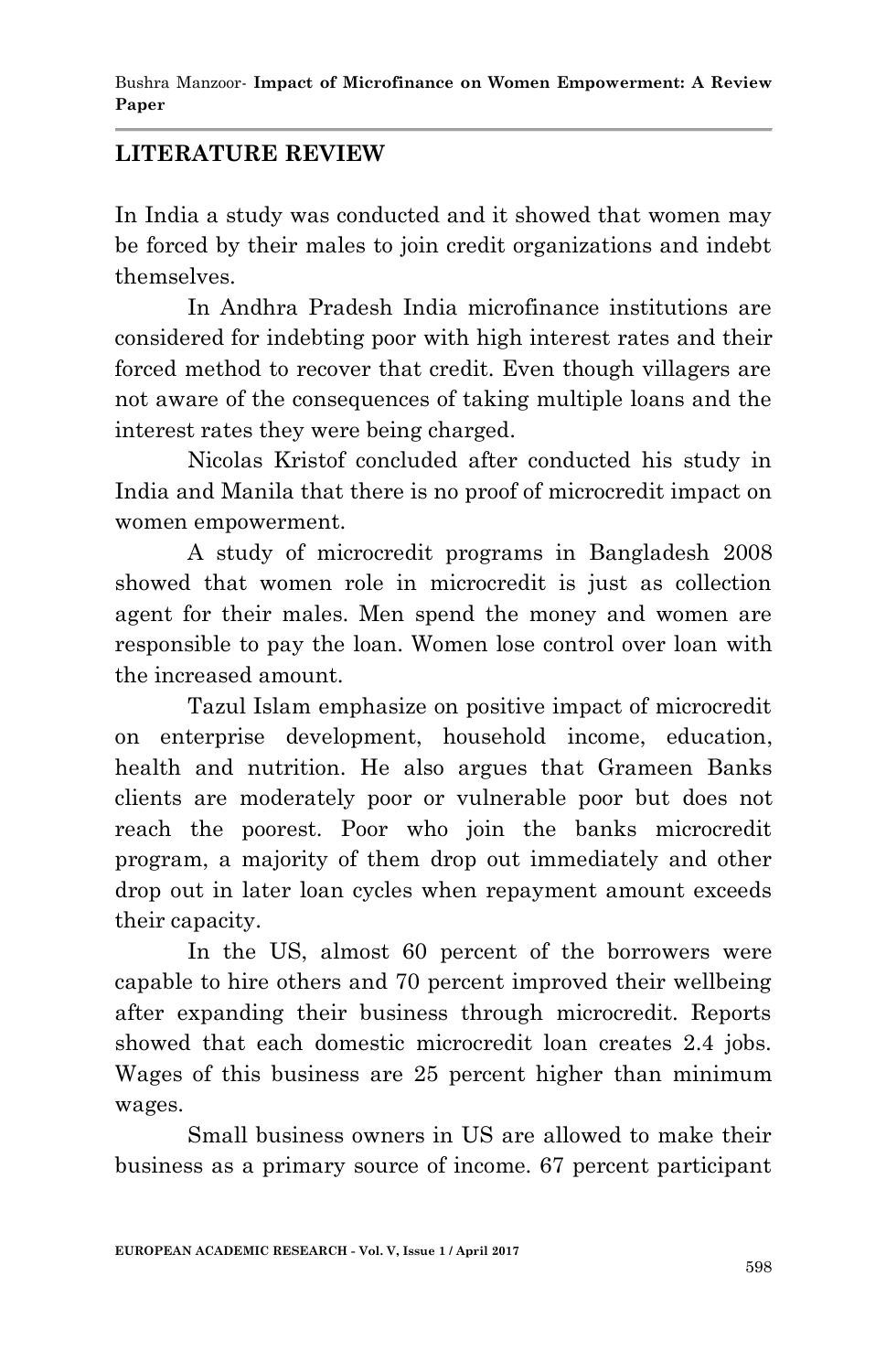Bushra Manzoor*-* **Impact of Microfinance on Women Empowerment: A Review Paper**

of microloan programs showed a noteworthy increase in their income.

A journalist Tom Heinemann"s film, The Micro Debt in Bangladesh declares little impact of microcredit on poverty. It also highlighted poverty of Sufiya Begum, the original borrower of Grameen in village Jobra. Norwegian Foreign Ministry, investigated thoroughly the alleged issue in December 2010 and mentioned it to be false.

Milford Bateman mentioned in his publication Why Doesn"t Microfinance Work? That microcredit offers only misconception of poverty eradication. He calls it a game of chance, a few can manage decent living. Negative are overlooked by considering these few temporary positives. He also argues that the reality is now faced by international development community.

Professor Anu Muhammad of Jahangirnagar university in Bangladesh, a Marxist and critic of microcredit claims after various studies that one cannot find more than 5-10 percent people who could change their economic conditions through microcredit.

German journalist Kathrin Hartmann visited Kurigram District in Bangladesh in 2012 and met women trapped in debt and enforced to repay loan with brutal methods including the forced sale of livestock and land. She also mentioned the peer pressure in group lending. Families have to cut down on food expenses and their children drop out of school to earn money.

The Grameen Foundation USA suggested after reviewed many studies in 2005 that women are getting empowerment and it is same in the case when women take credit but do not use it themselves. Women and their families even then get benefited if the loan had used directly their males.

The economist Jonathan Morduch of New York University mentioned in 2008, that the research on microcredit still have gaps, such as debt traps and use of loan for consumption.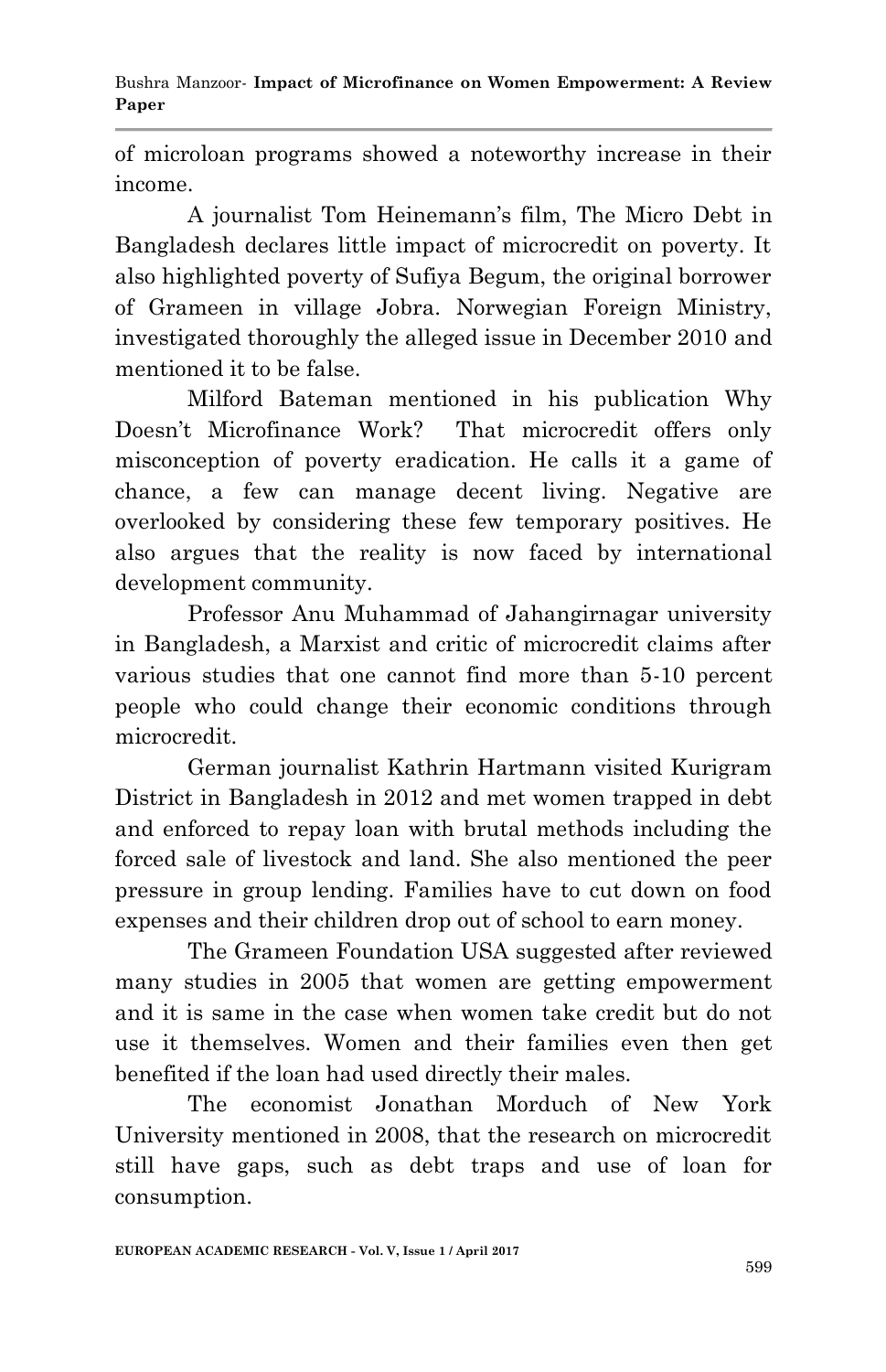Highest interest rate charged to borrowers has been criticized. The sample of 704 microcredit institutions submitted reports to the Micro Banking Bulletin in 2006 was 22.3 percent annually. Rates charged to the clients are higher annually, include indigenous inflation and debt costs on these institutions.

M Saifur Rahman the former Finance Minister of Bangladesh mentioned in 2005 that some of the microfinance institutions charge highest interest rates. In 2008 a study showed that some loan recipient sink into a debt cycle to pay interest of one institution by taking loan from another.

Muhammad Yunus is in the view that there should be penalties for those institutions who charge interest more than 15 percent.

Goetz and Gupta (1996) mentioned that most of the women"s loans are directly controlled by males while female clients are responsible for repayment. For the repayment women have to cut their expenditures on basic needs as men invest badly or not willing to pay loan. So women lose control over their loan and sometimes abused by the microfinance institutions to reduce transaction costs. It increases tension and pressure among household members. (Rahman, 1999, Kabeer, 2001).

There is little change in the division of labor resulting from women" access to loan as women are doing traditional household work like poultry farming, tailoring. (Kabeer, 2001). This tradition work increases burden on women, require hard work and low returns.

Holvoet (2006) conducted a survey and mentioned that husband alone make financial decisions. With the increase of loan size, women lose control over their loan because women invest in small scale business like poultry, livestock. (Goetz & Gupta, 1996).

Gender differences and women contribution at household level considered as secondary and little. When we analyze women borrowers we should also consider the other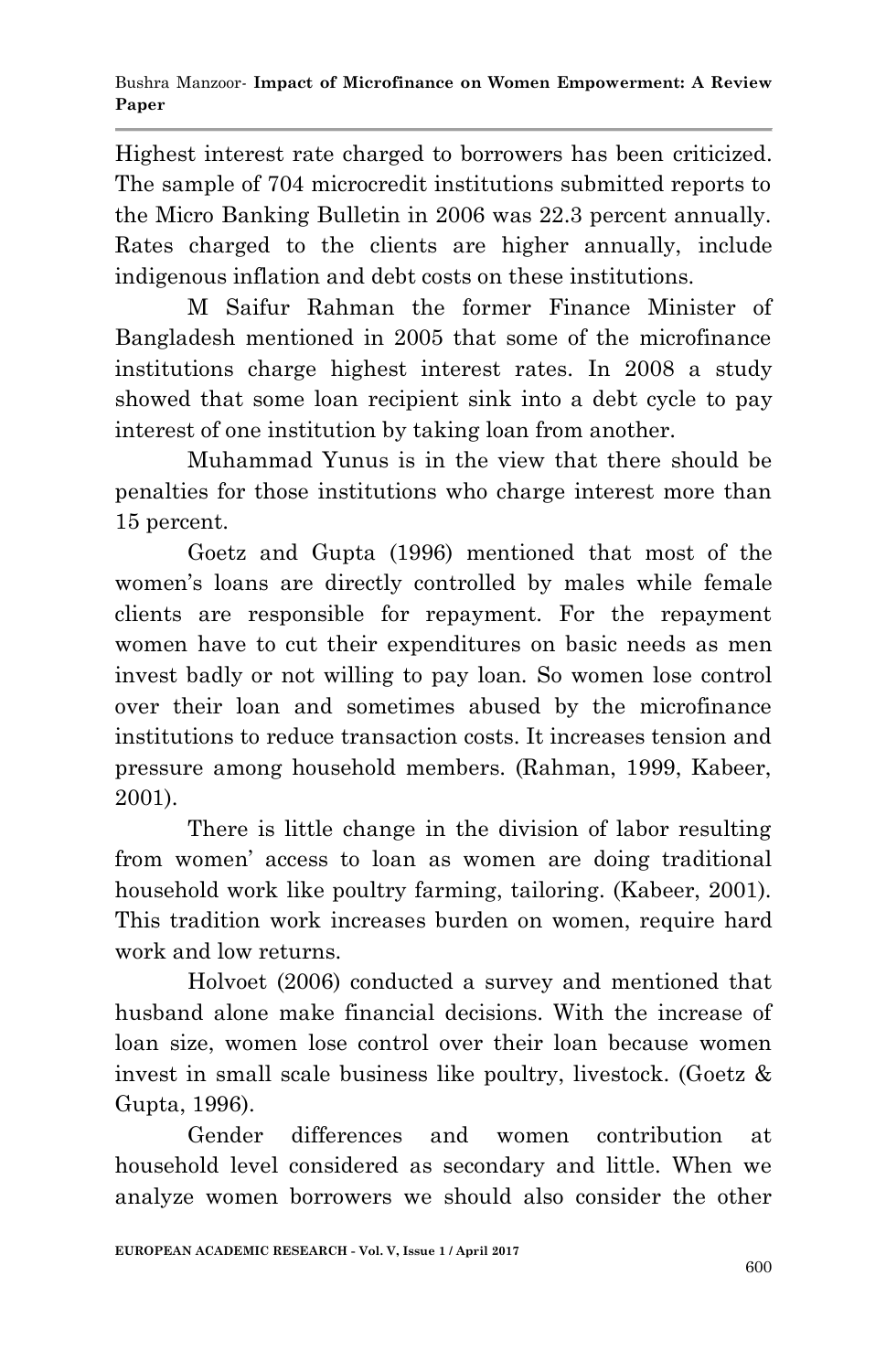facts that who has control over it and who owned the income. These facts are not found and need to be studied and documented. In this way microcredit institutions and policy makers may get aware for required interventions.

It is thought that credit program for women generate positive changes by increasing women status at household level. (Swain & Wallentin, 2008). This assumption is based on the economic independence but this is not always helpful. It is difficult to get benefit without challenging social and cultural norms that prevent women to get benefit from credit.

Microfinance institutions charge high interest rates, as Banco Sol of Bolivia charges high interest from 12 to 24 percent. Grameen bank charges 20 percent annually that's 8 percent higher than the commercial banks. (Rahman, 1999).

Empowerment is viewed differently in different societies and one activity that is considered as empowerment in a country but not in other country. Mobility of women in public places is a sign of empowerment in Bangladesh, but in Vietnam it's a normal action.

Women empowerment is a multidimensional phenomenon and income is not enough for women empowerment where inequalities prevail. (Mayoux, 2002).

## **CONCLUSIONS**

It is obvious from the analysis that micro credit has both positive and negative impact. It is a diverse and complex phenomenon. The role of the government is important for poverty eradication. Necessary inputs and planning is required for development interventions and to get expected outputs. Microcredit alone is not sufficient to tackle all the problems. So there is need of comprehensive, long term and sustainable policy to cope the situation of poverty and gender inequalities. All stakeholders should be involved in the planning. Different countries have different cultural, social and economic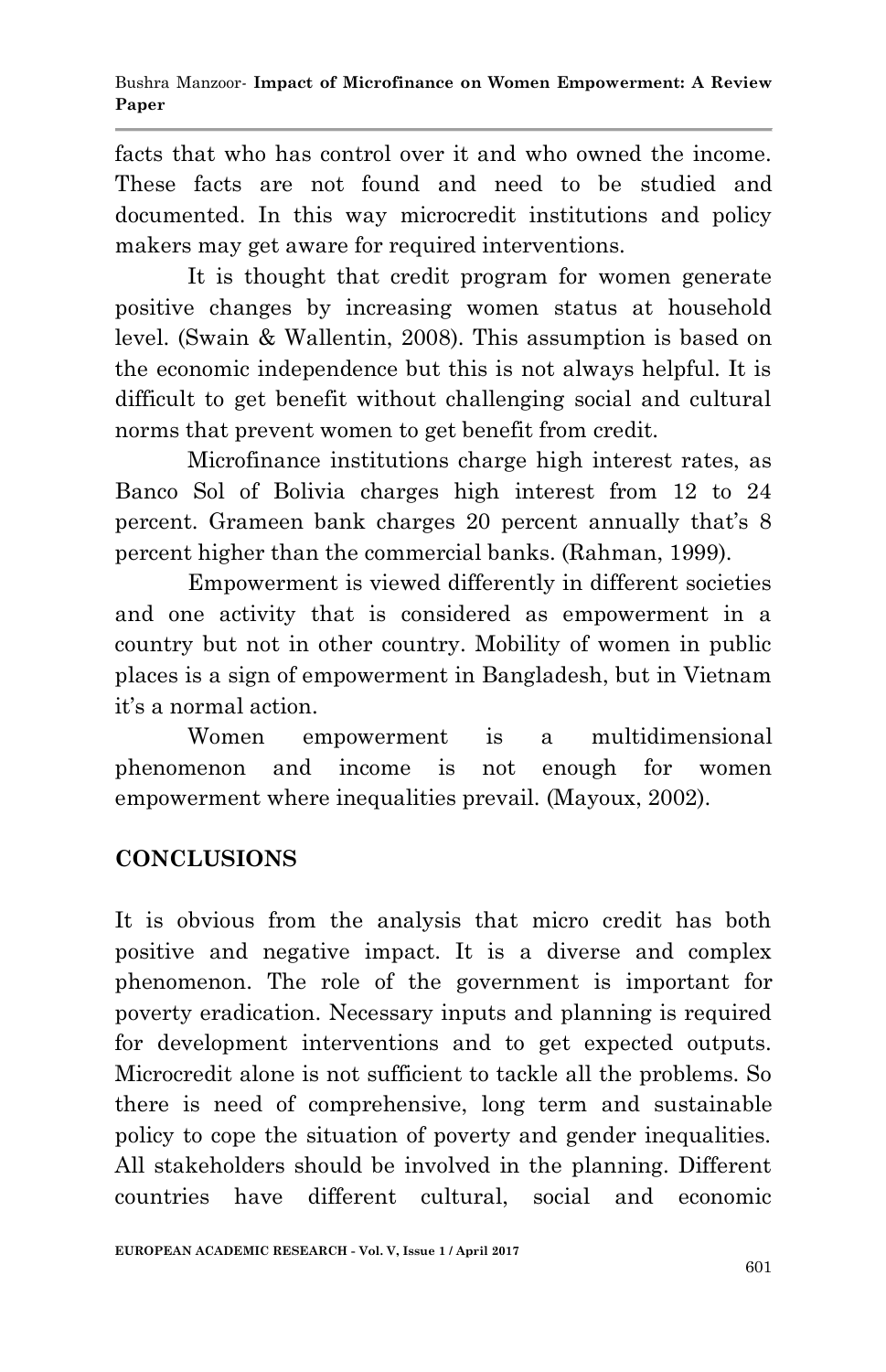conditions. Women also face difficulties in accessing credit. Some microcredit programs may be successful in one region but not in the other region of the country, So the ground realities should be in mind while developing policies.

The positive role of microcredit is the increase ability of women"s decision making and self-confidence, increased gender relation, improved social status and self-sufficiency. Whereas negative impact of microcredit gender discrimination, increased work load and other responsibilities.

#### **RECOMMENDATIONS**

The present study highlights the dark side of microfinance on women empowerment. It is a broad subject that has both positive as well as negative impact so there are some recommendations on the basis of the review of research findings;

The main objective of micro finance policy should be an easy access of microfinance to the poor, especially women who are unable to take loan from traditional institutions.

Policy should be developed keeping in mind the ground realities on the basis of cultural, legal and geographical conditions and differences.

Interest rate should be minimized by these institutions and making credit available to the poorest of poor.

Capacity building of women clients is very important. Women should be trained before getting credit so they can use it for the productive purpose it has been taken. This may be helpful to access better jobs and income generating activities and to promote gender equality.

Awareness programme for males regarding gender inequality should also be managed that would also support women to get empowerment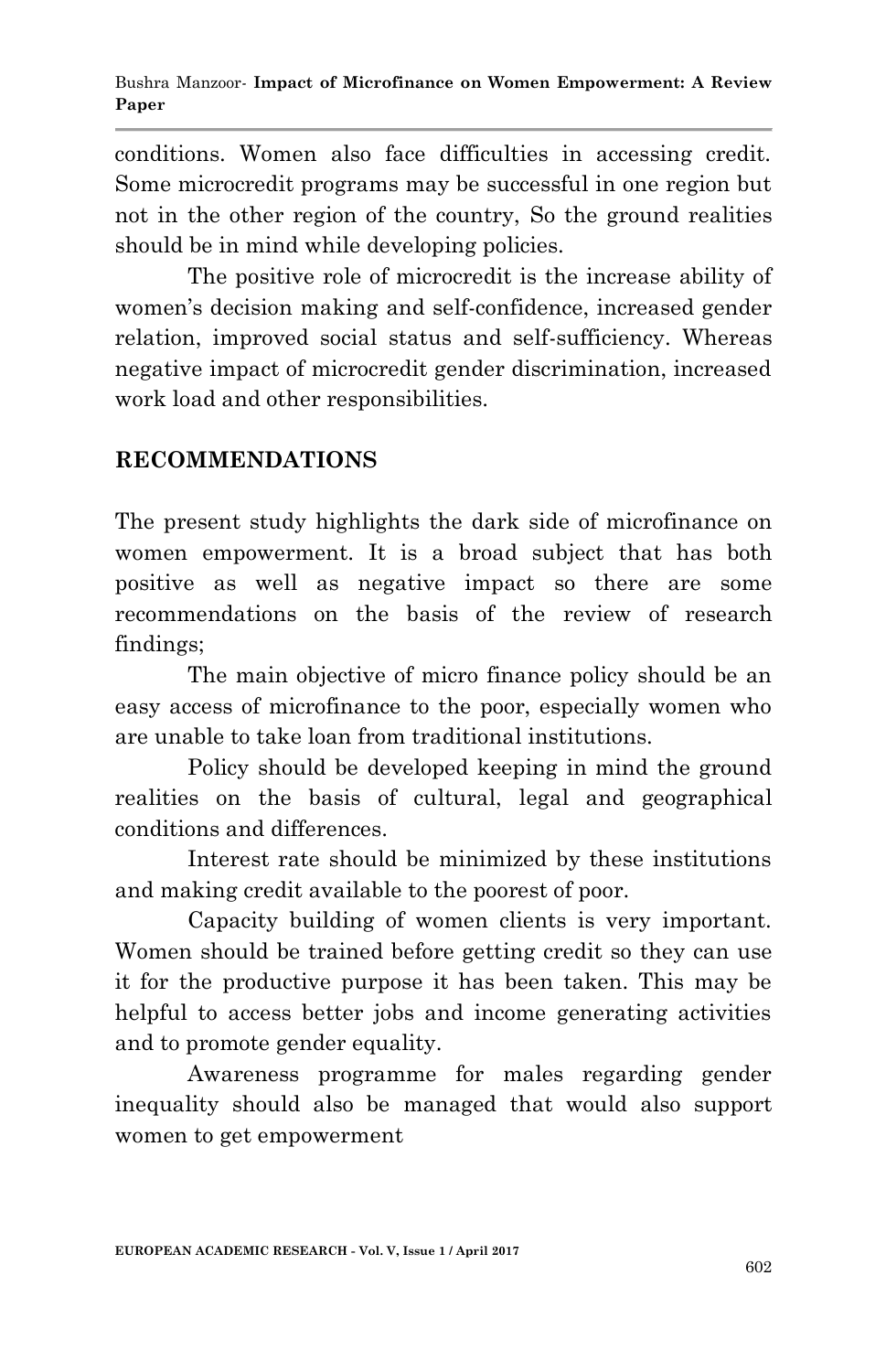There is a need for check and balance. Proper Monitoring system should be available for proper utilization of the credit. Credit should be used for productive purpose.

Amount and period of loan is also important so it should be considered before giving loan.

Awareness regarding microfinance and its positive impacts is necessary to improve activities about women empowerment.

Gender discrimination should be demolished at policy level and more employment opportunities should be given to women.

Women prefer these microfinance institutions because they do not have to pay collateral. Therefore, it is suggested that microfinance programme should be encouraged for poverty alleviation and to empower women.

Women community organizations should be utilized for the strengthening of the micro enterprise network. They should be encouraged for linkages development between women and other local networks and institutions as a whole.

Access to market should be made easy that can positively encourage client's attitude. Women can influence men by helping them to accept economic opportunities for women.

Develop a legal framework and policy to protect women legal rights, their education, ownership and property.

The provision of microfinance services should be simple and easy to support the poor section of the society and to empower women.

It is suggested that researchers should be motivated to take up work in this field to identify some other factors that influence women"s empowerment.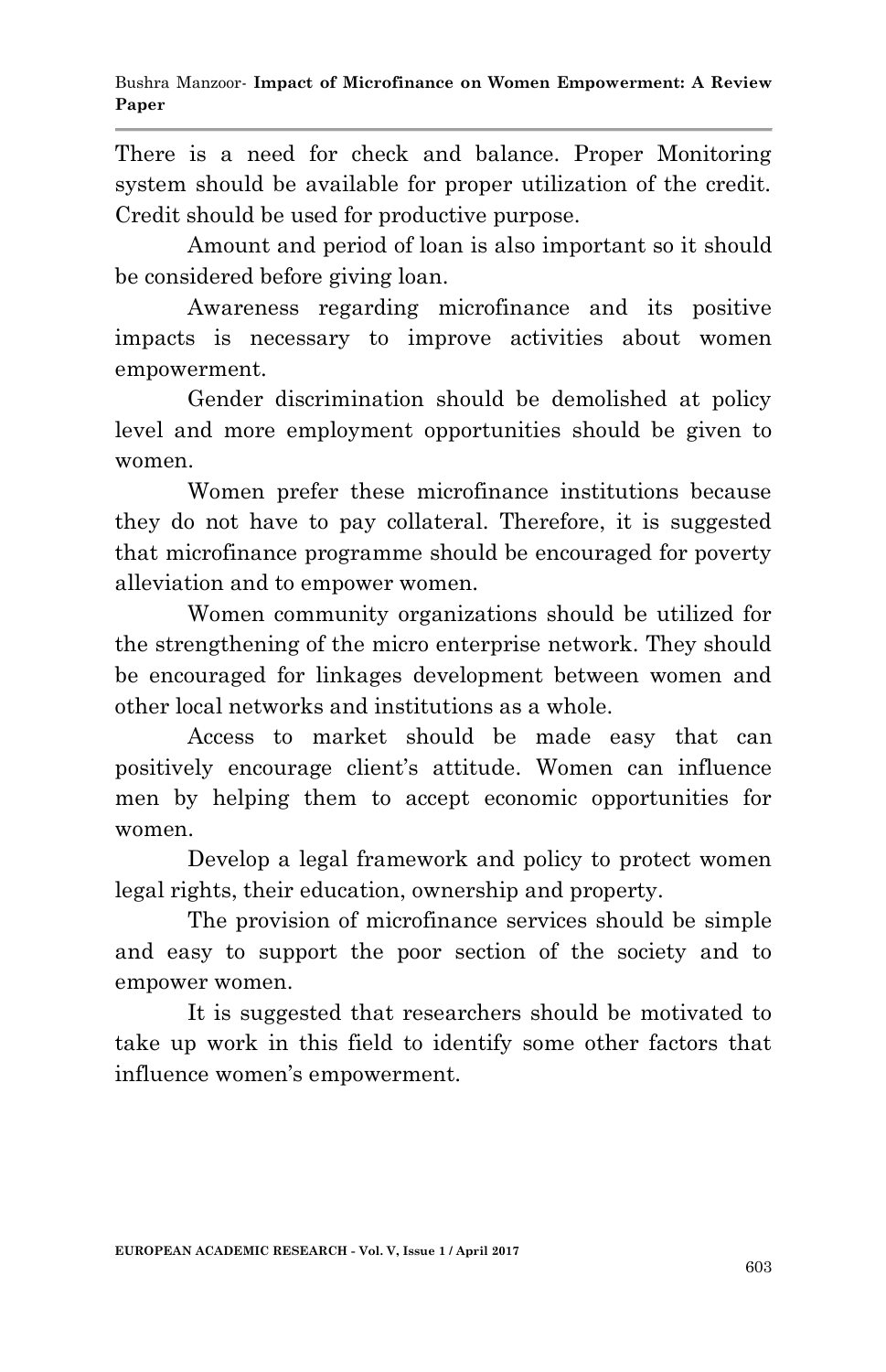#### **REFERENCES**

- 1. Bangladesh Strategic and Development Forum:Saifur takes swipe at micro-credit, 21 November 2005, retrieved on 13 February 2012.
- 2. Batliwala, S. 1994. The meaning of women's empowerment: New concepts for action, in population policies reconsidered. Harvard University Press. Cambridge. pp. 127-138.
- 3. Bali Swain, R. and Yang Wallentin, F. (2007) "Does Microfinance Empower Women? Evidence from Self Help Groups in India", working paper 2007:24, Department of Economics, Uppsala University.
- 4. Daley-Harris, S. (2007) "State of the Microcredit Summit Campaign Report 2007" http://www.microcreditsummit.org/pubs/reports/socr/Eng SOCR2007.pdf (Last consulted: May 15, 2009).
- 5. De Mel, S., McKenzie, D. and Woodruff, C. (2008) "Who Are the Microenterprise Owners? Evidence from Sri Lanka on Tokman v. de Soto", Policy Research Working Paper 4635, The World Bank.
- 6. Gibbons, D.S. (ed.). 1992. The Grameen Reader: Training materials for the International Replication of the Grameen Bank Financial System for Reduction of Rural Poverty, Dhaka, Bangladesh.
- 7. Goetz, A.M. and R.S. Gupta. 1996. Who takes the credit? Gender, power, and control over loan use in rural credit programs in Bangladesh. World Development 24: pp. 45- 63.
- 8. "Grameen: Norway gives all-clear to Bangladesh bank". BBC News. BBC. 2010-12-08. Retrieved 17 September 2011.
- 9. Holvoet, N. (2006) "The Differential Impact on Gender Relations of 'Transformatory' and 'Instrumentalist' Women"s Group Intermediation in Microfinance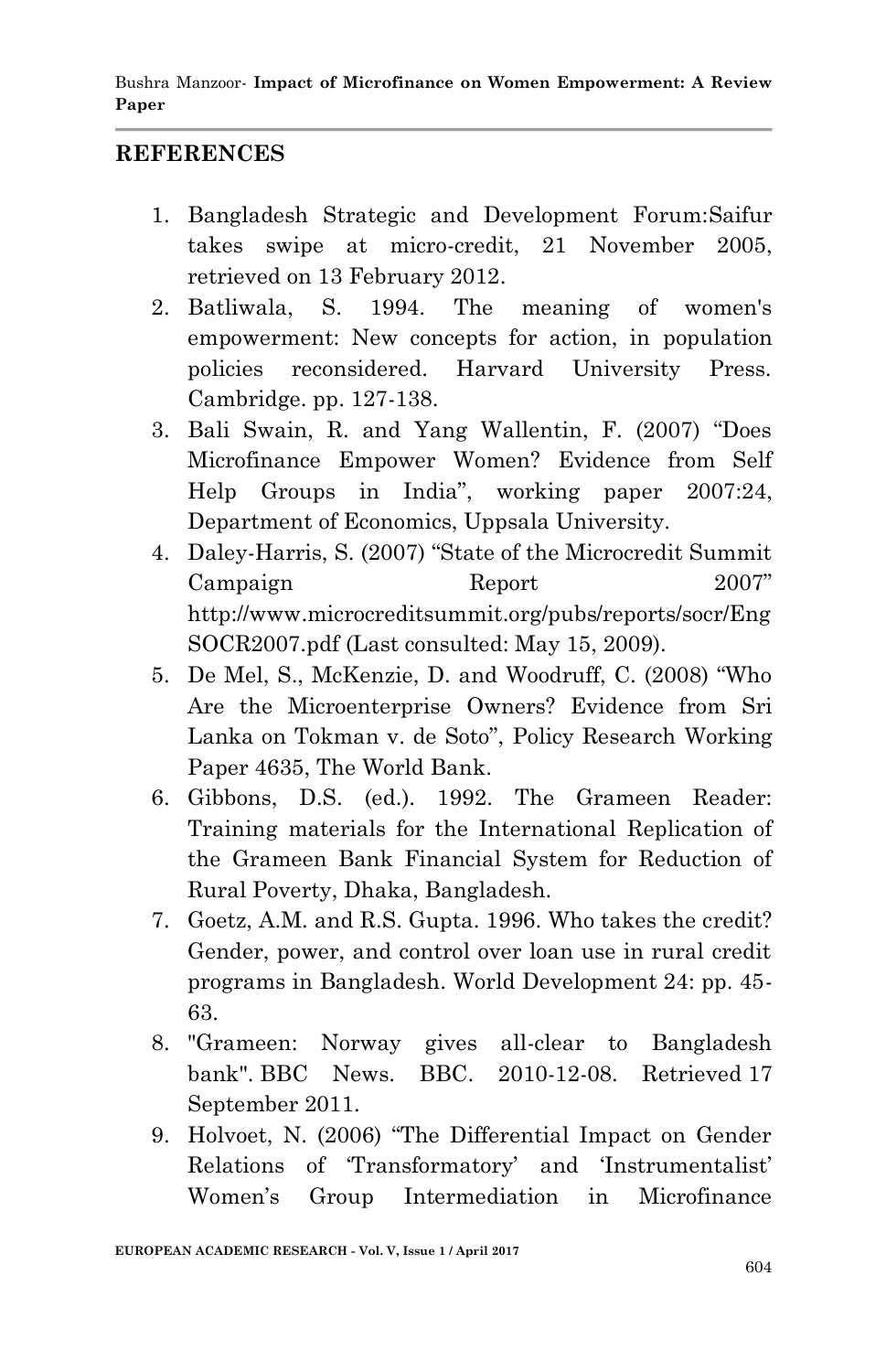Schemes: A Case Study for Rural South India", Journal of International Women"s Studies Vol. 7 #4.

- 10. Hulme, D., (2000) "Impact Assessment Methodologies for Microfinance: Theory, Experience and Better Practice", World Development Vol. 28, No.1, pp.7-998.
- 11. Islam, Tazul (2007). Microcredit and Poverty alleviation. Ashgate Publishing, Ltd.,.
- 12. Kabeer, N., (2001) "Conflicts Over Credit: Re-Evaluating the Empowerment Potential of Loans to Women in Rural Bangladesh" World Development Vol. 29, No. 1, pp. 63- 84.
- 13. Kathrin Hartmann:"Erlösen kann uns nur der Tod" ("Only Death Can Save Us"), Frankfurter Rundschau, 30 August 2012
- 14. Kristof, Nicholas (2009-12-28). "The Role of Microfinance". The New York Times.
- 15. Microfinance Information Exchange, Inc. (2007-08- 01). "MicroBanking Bulletin Issue #15, Autumn, 2007, pp. 48". Microfinance Information Exchange, Inc.
- 16. Muhammad Yunus and Karl Weber. Creating a World Without Poverty: Social Business and the Future of Capitalism. PublicAffairs, New York, 2007.
- 17. Murdoch J. (1998) Does Microfinance Really Help the Poor? New Evidence from Flagship Programs in Bangladesh, Stanford University Stanford.
- 18. Milford Bateman (2010-09-01). "The illusion of poverty reduction". Red Pepper magazine.
- 19. Mayoux, L. (2002), "Microfinance and women"s empowerment: Rethinking "Best Practice"", Development Bulletin, no. 57, pp. 76-81.
- 20. MkNelly, B. and M. McCord. 2001. Credit with education on women's empowerment. Impact review NO.1. pp. 1-22.
- 21. Nathanael Goldberg (December 2005). "Measuring the Impact of Microfinance, Taking Stock of What We